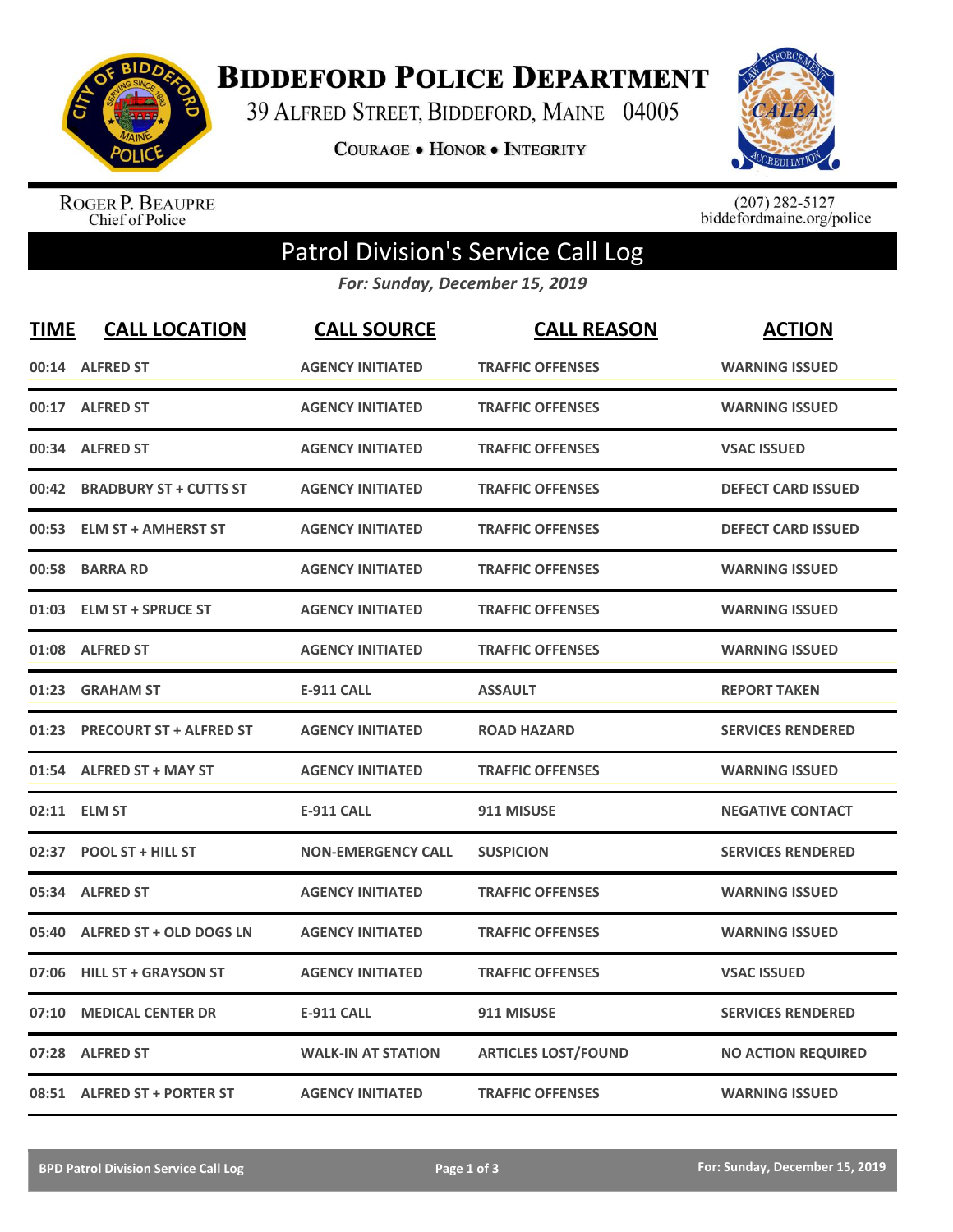| <b>TIME</b> | <b>CALL LOCATION</b>    | <b>CALL SOURCE</b>        | <b>CALL REASON</b>            | <b>ACTION</b>                |
|-------------|-------------------------|---------------------------|-------------------------------|------------------------------|
|             | 08:56 ALFRED ST         | <b>NON-EMERGENCY CALL</b> | <b>DISABLED VEHICLE</b>       | <b>VEHICLE TOWED</b>         |
| 09:36       | <b>ANDREWS RD</b>       | <b>E-911 CALL</b>         | 911 MISUSE                    | <b>NO ACTION REQUIRED</b>    |
| 09:37       | <b>BOULDER WAY</b>      | <b>NON-EMERGENCY CALL</b> | <b>ARTICLES LOST/FOUND</b>    | <b>SERVICES RENDERED</b>     |
|             | 09:56 POMERLEAU ST      | <b>NON-EMERGENCY CALL</b> | <b>DISTURBANCE / NOISE</b>    | <b>CIVIL COMPLAINT</b>       |
|             | 10:21 ALFRED ST         | <b>E-911 CALL</b>         | 911 MISUSE                    | <b>REFERRED OTHER AGENCY</b> |
|             | 10:32 ALFRED ST         | <b>NON-EMERGENCY CALL</b> | <b>COURT ORDERED CHECK IN</b> | <b>SERVICES RENDERED</b>     |
|             | 10:37 FOSS ST + MAIN ST | <b>NON-EMERGENCY CALL</b> | <b>DRUNKENNESS</b>            | <b>SERVICES RENDERED</b>     |
|             | 10:41 MARINER WAY       | <b>E-911 CALL</b>         | 911 MISUSE                    | <b>SERVICES RENDERED</b>     |
|             | 10:46 PLYMOUTH DR       | <b>E-911 CALL</b>         | 911 MISUSE                    | <b>SERVICES RENDERED</b>     |
|             | 11:27 ELM ST            | <b>NON-EMERGENCY CALL</b> | <b>MENTAL ILLNESS CASES</b>   | <b>NO TRANSPORT</b>          |
|             | 11:30 MT PLEASANT ST    | <b>NON-EMERGENCY CALL</b> | <b>DOMESTIC COMPLAINTS</b>    | <b>REPORT TAKEN</b>          |
| 11:35       | <b>GRAHAM ST</b>        | <b>AGENCY INITIATED</b>   | <b>TRAFFIC OFFENSES</b>       | <b>WARNING ISSUED</b>        |
|             | 11:37 ALFRED ST         | <b>WALK-IN AT STATION</b> | <b>COURT ORDERED CHECK IN</b> | <b>SERVICES RENDERED</b>     |
| 12:40       | <b>HILL ST</b>          | <b>NON-EMERGENCY CALL</b> | <b>SEWER BACKUP</b>           | <b>REFERRED OTHER AGENCY</b> |
|             | 12:55 ALFRED ST         | <b>WALK-IN AT STATION</b> | <b>CIVIL COMPLAINT</b>        | <b>NO ACTION REQUIRED</b>    |
|             | 13:20 COUNTRY DR        | <b>NON-EMERGENCY CALL</b> | <b>WARRANT ARREST</b>         | <b>NEGATIVE CONTACT</b>      |
|             | 13:34 CLEAVES ST        | <b>NON-EMERGENCY CALL</b> | <b>ARTICLES LOST/FOUND</b>    | <b>SERVICES RENDERED</b>     |
|             | 14:14 GRANITE POINT RD  | <b>RADIO</b>              | <b>ALL OTHER</b>              | <b>REFERRED OTHER AGENCY</b> |
|             | 14:30 SPRUCE ST         | E-911 CALL                | <b>CHECK WELFARE</b>          | <b>GONE ON ARRIVAL</b>       |
|             | 14:30 EMERY ST          | <b>NON-EMERGENCY CALL</b> | <b>ANIMAL COMPLAINT</b>       | <b>SERVICES RENDERED</b>     |
|             | 14:36 ELM ST            | E-911 CALL                | 911 MISUSE                    | <b>SERVICES RENDERED</b>     |
|             | 14:38 LINCOLN ST        | <b>AGENCY INITIATED</b>   | <b>ALL OTHER</b>              | <b>SERVICES RENDERED</b>     |
|             | 15:31 ALFRED ST         | <b>NON-EMERGENCY CALL</b> | <b>THEFT</b>                  | <b>SERVICES RENDERED</b>     |
|             | 16:01 RAYMOND ST        | <b>AGENCY INITIATED</b>   | <b>WARRANT ARREST</b>         | <b>NEGATIVE CONTACT</b>      |